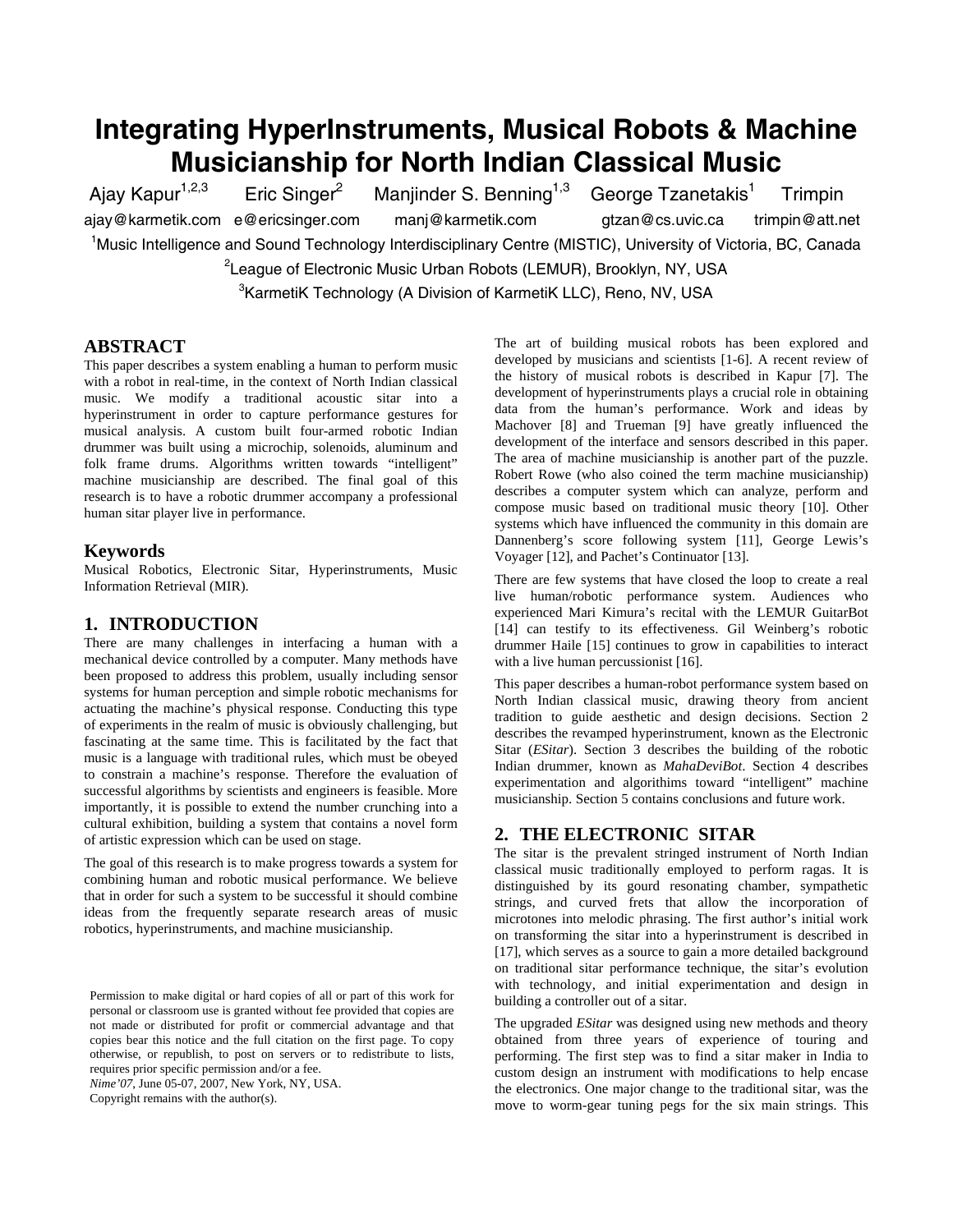allows the sitar to remain in tune through all the intense bending during performance, and makes the instrument more accessible to western music students. A second *tumba* (gourd) was also created to encase a speaker to allow for digital sound to resonate through the instrument as well as serve as a monitor for the performer. The bridge, traditionally made of ivory, and then deer bone was upgraded to black ebony wood from Africa, which generates an impressive clear sound and requires less maintenance. The frets themselves were pre-drilled to allow easy installation of the resistor network.

The new *ESitar* made a platform change from the Atmel<sup>1</sup> to the PIC<sup>2</sup> microcontroller, based on the mentoring of the second author. A massive improvement was encasing the microchip, power regulation, sensor conditioning circuits, and midi out device in a box that fits behind the tuning pegs on the sitar itself. This reduces the number of wires, equipment, and complication needed for each performance. This box also has two potentiometers, six momentary buttons, and four push buttons for triggering and setting musical parameters.

The *ESitar* uses a resistor network for fret detection. Military grade resistors at 1% tolerance were used in this new version for more accurate results. Soldering the resistors to the pre-drilled wholes in the frets provided for a more reliable connection that does not have to be re-soldered at every sound check. A force sensing resistor used to obtain thumb pressure proves to be useful in obtaining rhythmic data and pluck direction. A long force sensing resistor which measures force and position was added to the instrument to capture advanced plucking techniques and serve as a digital strum generator. There is a 3-axis accelerometer embedded in the controller box at the top of the neck, to capture ancillary sitar movement, as well as serve as yet another means to control synthesis and audio effect parameters.



**Figure 1 - The upgraded Electronic Sitar Controller.** 



**Figure 2 -** *MahaDeviBot* **Robotic Indian Drummer.** 

# **3. ROBOTIC INDIAN DRUMMER**

Under the mentorship of the second and fourth author, a robotic Indian drummer, known as *MahaDeviBot* was designed. Modeled after the metaphor of the mythological Hindu Goddess *Saraswati*  (Goddess of Art, Music and Knowledge) this robot has multiple arms performing a number of different instruments from India, including frame drums, shakers, bells, and cymbals. The robot is framed using  $80/20$  T-slotted aluminum<sup>3</sup>, for its modularity in design, ease of assembly and disassembly for transportation from venues and laboratories, and for its moderate price. The lower level of the robot has four arms, each playing its own frame drum. Each drum is struck by a solenoid system designed by the second author, commonly found in ModBot [18] projects across New York.

#### **4. MACHINE MUSICIANSHIP**

Under the mentorship of the third author, a series of performance scenarios using custom written software were designed to interface the *ESitar* with *MahaDeviBot*. This section will describe three experiments towards "intelligent" machine musicianship: (1) a symbolic MIR-based approach, (2) an audio driven MIR-based approach, (3) and tempo tracking experiments.

#### **4.1 A Symbolic MIR-based Approach**

The Music Information Retrieval (MIR) community<sup>4</sup> inspired our initial framework and experimentation for this approach. The goal of this system is to generate a variety of rhythmic accompaniment that evolves over time based on human performance by using sensors to query databases of pre-composed beats. To achieve this, symbolic event databases (shown in Figure 3) for each robotic instrument were filled with rhythmic phrases and variations. During performance, at any given time, queries are generated by sensor data captured from the human performer. As this software is written in ChucK [19], it was easy for the databases to be time and tempo locked to each other to allow for multiple permutations and combinations of rhythm. Figure 3 shows an example of how the system can be mapped. In this case, thumb pressure from the *ESitar* queries what rhythm robotic instrument 1 (*Dha* strokes) will mechanically play on the low frame drum. It is possible to generate a large number of combinations and permutations of rhythms by accessing patterns in each database. This proved to be a successful technique for performances on stage<sup>5</sup>.



**Figure 3 - Symbolic MIR-based approach showing how** *ESitar* **sensors are used as queries to multiple robotic drum rhythm databases.**

<sup>3</sup> http://www.8020.net/ (January 2007)

1

l

http://www.ismir.net/ (January 2007)

<sup>5</sup> Videos Available at: http://www.karmetik.com (Technology  $\rightarrow$  Robotics Department)

http://www.atmel.com/ (January 2007)

<sup>2</sup> http://www.microchip.com/ (January 2007)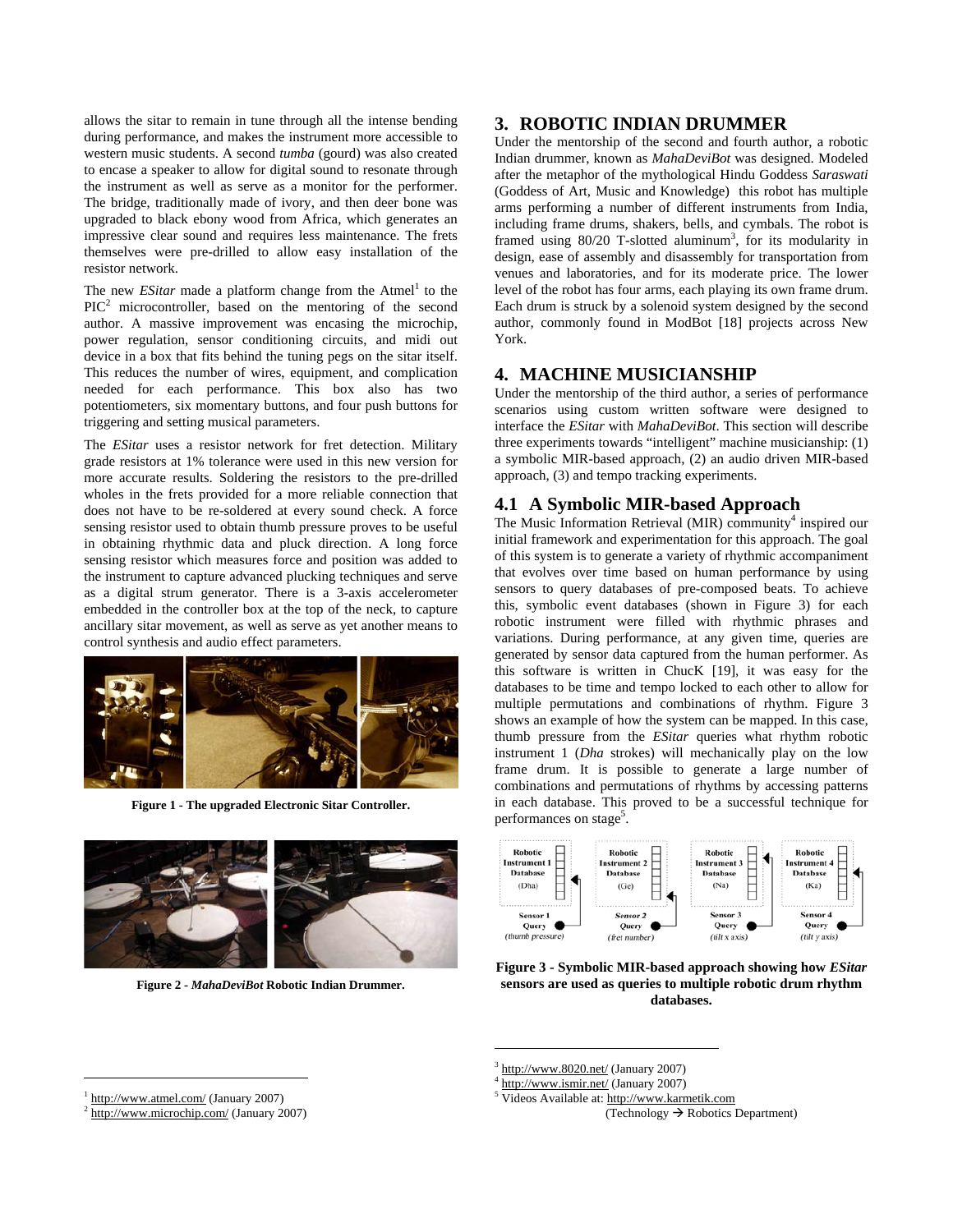One issue to address is how the queries are generated. Methods for finding derivatives and second derivatives for each sensor are employed as queries. Also there are more advanced feature extraction methods, for example obtaining inter onset interval values between peaks of the thumb pressure data. There are many algorithms that can be explored; however the main philosophical question is whether the human should have full control of the machine's performance.

## **4.2 An Audio Driven MIR-based Approach**

A major drawback to the system described in the section above is that rhythms have to be pre-programmed symbolically "byhand". This motivated this second approach, to have the machine automatically fill its databases by listening to pre-recorded drum beats, music, or even take audio input from a live performer. We chose to write this software in Marsyas [20] because of its strong audio analysis capabilities. This section will first describe the algorithm used to automatically fill these databases, and then describe how sensor data is used to query these databases.



**Figure 4 - Audio Signal "Boom-Chick" Decomposition** 

#### *4.2.1 "Boom-Chick" Audio Analysis*

In order to extract symbolic information for the databases we perform what we term "boom-chick" analysis. The idea is to detect the onset of low frequency events typically corresponding to bass drum hits and high frequency events typically corresponding to snare drum hits from the polyphonic audio sources. This is accomplished by onset detection using adaptive thresholding and peak picking on the amplitude envelope of two of the frequency bands.

In order to detect drum sounds two subbands ("boom" and "chick") are utilized. The signal is analyzed in windows of approximately 3 seconds. The frequency range for the low subband is 30Hz to 280Hz. This was determined empirically to give good results over a variety of drum loops and music recordings. A simple bandpass filter implemented in the frequency domain was used to select the "boom" band. The frequency range for the high subband is 2700 Hz- 5500 KHz. The "chick" subband is implemented using a Butterworth filter. It is trivial to design two more filters to create rhythmic events for the remaining drums, however our initial design only has two filters for controlling two robotic drums.

Once the subbands are calculated, they are subsequently processed to find the onset of the "boom" and "chick" sounds. First the envelope of each subband is calculated by using full wave rectification followed by low pass filtering and normalization. Once the envelope is extracted an adaptive peak detection algorithm based on thresholding is utized to find the onset times of the percussive sounds. If the spacing between adjacent peaks is small, then only the highest one will be selected. Figure 4 shows how a drum loop can be decomposed into "boom" and "chick" bands and the corresponding detected onsets. More detailed results on the accuracy of this algorithm can be found in [21] and [22]. Using this software, it is feasible to have the robots play along with any piece of recorded music (preferably rhythmic in nature).

#### *4.2.2 Sensor-Based Retrieval*

Now that we have a system to convert audio signals into symbolic data that can be used for robotic performance, the next step is to create a meaningful retrieval method for real-time performance.

The first step is having a human play the ESitar along with each beat stored in the audio database. The sensor data is recorded and aligned with the corresponding symbolic rhythm. For our initial experiments, we chose to use the thumb sensor as our query key, as seen in Figure 5. Before a performance, a database of symbolic rhythms for "Boom" and "Chick" are matched with the corresponding thumb sensor data.

During live performance, a window of thumb sensor data is collected forming a query. This query is then compared with all the pre-recorded thumb sensor data in the database, by doing a simple correlation calculation. The closest match is used to select the corresponding symbolic "boom" and "chick" rhythm for performance by *MahaDeviBot*.



**Figure 5 - Audio Driven Retrieval Approach.**

## **4.3 Tempo Tracking Experiments**

Tempo tracking of the human performer is very crucial for live interactive performance. Humans playing together vary tempo at all times which lets the music breathe. It is easy for the trained musician to follow the tempo of the robot, however, getting the robot to follow the tempo of the human is much more challenging. This section describes our experimentation with comparing tempo extracted from the audio signal and thumb sensor data.

While playing, the performer listened to a constant tempo metronome through headphones. 104 trials were recorded, with each trial lasting 30 seconds. Trials were evenly split into 80, 100, 120, and 140 BPM. The performer would begin each trial by playing a scale at a quarter note tempo, and then a second time at double the tempo. The rest of the trial was an improvised session in tempo with the metronome. Audio was captured using a pickup on the *ESitar* and recorded at a sample rate of 44100 Hz. The corresponding thumb sensor data was recorded at a sample rate of 86 Hz.